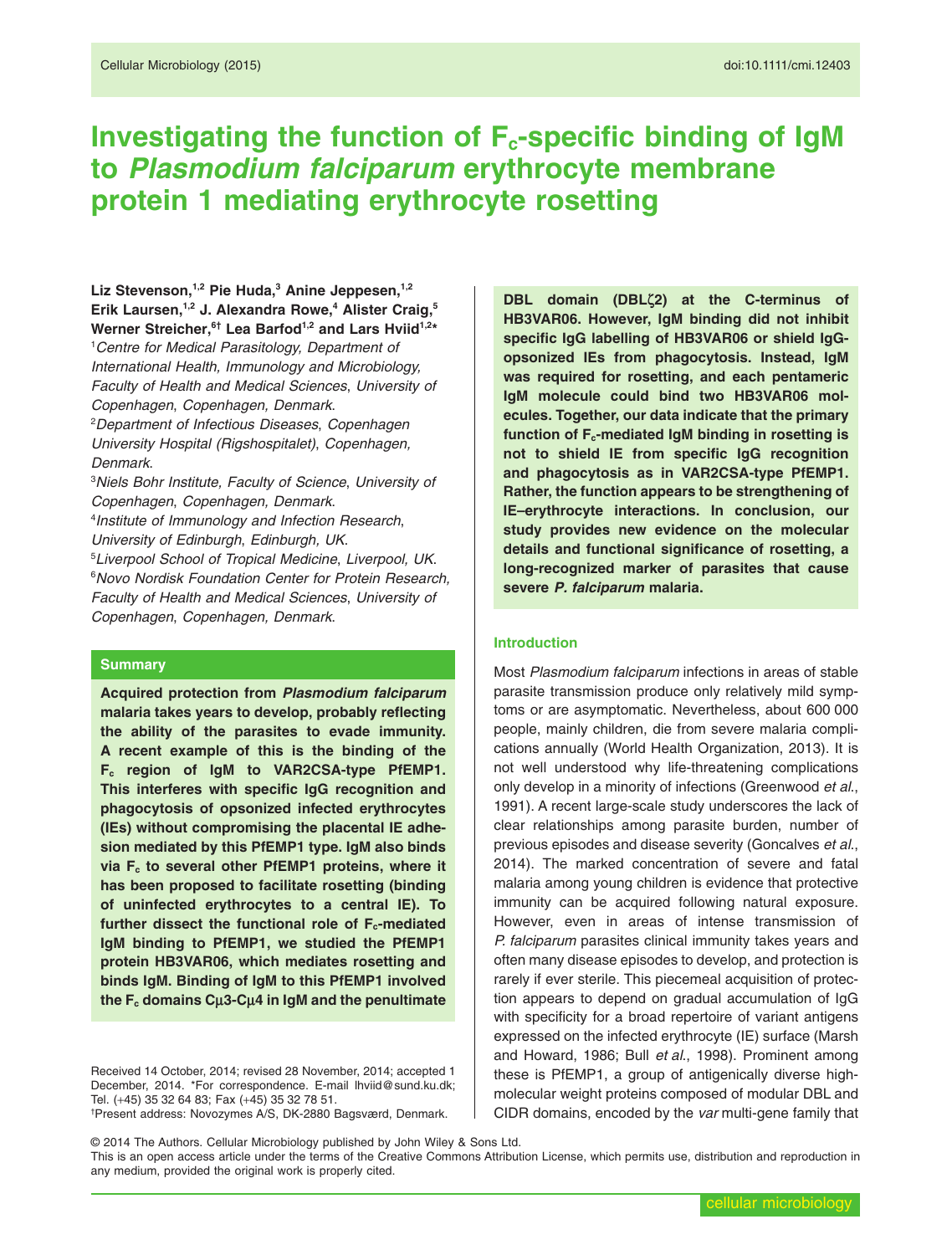has about 60 members per parasite genome (Leech *et al*., 1984; Baruch *et al*., 1995; Smith *et al*., 1995; Su *et al*., 1995; Gardner *et al*., 2002). The PfEMP1 proteins are expressed on the IE surface knob protrusions and have affinity for host receptors in the vasculature (Baruch *et al*., 1995; Smith *et al*., 1995; Su *et al*., 1995). PfEMP1 expression allows IEs to sequester in various organs to avoid being cleared by the spleen (David *et al*., 1988). Development of severe disease is related to adhesion of IEs to particular receptors mediated by specific subsets of PfEMP1 proteins (Jensen *et al*., 2004; Salanti *et al*., 2004; Avril *et al*., 2012; Claessens *et al*., 2012; Lavstsen *et al*., 2012; Turner *et al*., 2013). An example is rosetting, which occurs when multiple uninfected erythrocytes bind to an IE forming aggregates that can impede the blood flow in vital organs. Rosetting has long been recognized but remains an incompletely understood IE adhesion phenotype that has been associated with malaria severity in some but not all studies (Carlson *et al*., 1990; Treutiger *et al*., 1992; Rowe *et al*., 1995; Kun *et al*., 1998). Many PfEMP1 proteins and a range of erythrocyte surface receptors have been implicated in this multifaceted phenotype, which can also involve additional, soluble components (reviewed by Mercereau-Puijalon *et al*., 2008). Binding of IgM to IEs correlates with rosetting (Rowe *et al*., 2002), although IgM may be required, optional or irrelevant in the formation of various types of rosettes (Scholander *et al*., 1996; 1998; Clough *et al*., 1998; Vigan-Womas *et al*., 2007; Le *et al*., 2008). In IgM-dependent rosetting, only the

pentameric form of IgM can facilitate the interaction between IEs and surrounding erythrocytes (Scholander *et al*., 1996). The interaction between IgM and PfEMP1 involves the  $F_c$  rather than the  $F_{ab}$  domains of IgM (Ghumra *et al*., 2008), and the role of IgM in rosetting therefore does not depend on its antigen specificity.

Although a correlation between rosetting and IgM binding is undisputed, exactly what role IgM plays in formation of rosettes is unclear. It has been proposed that IgM (and other serum factors) can act as 'bridges' between the IE and the surrounding erythrocytes, and IgM-containing fibrillar strands have indeed been observed at apposed IE and erythrocyte membranes (Scholander et al., 1996). Alternatively, F<sub>c</sub>-mediated IgM binding might serve an immune-evasive function similar to that reported by us for the VAR2CSA-type PfEMP1, which bind IgM but do not mediate rosetting (Creasey *et al*., 2003; Rasti *et al*., 2006; Barfod *et al*., 2011). The present study was designed to clarify the mechanism and functional significance of IgM in PfEMP1-mediated rosetting.

## **Results**

*Recombinant HB3VAR06 constructs and* P. falciparum*-IE selected for surface expression of HB3VAR06*

All recombinant HB3VAR06 constructs (overview in Fig. 1A) were secreted into supernatants predominantly



**Fig. 1.** Recombinant HB3VAR06 constructs. Schematic representation of HB3VAR06 showing individual DBL and CIDR domains (domain start and end boundaries given above and below individual domains), named and colour coded as proposed by Rask *et al*. (2010) (A). Coomassie stain of an SDS-PAGE with recombinant HB3VAR06 constructs under non-reducing (+) and reducing (−) conditions (B and C).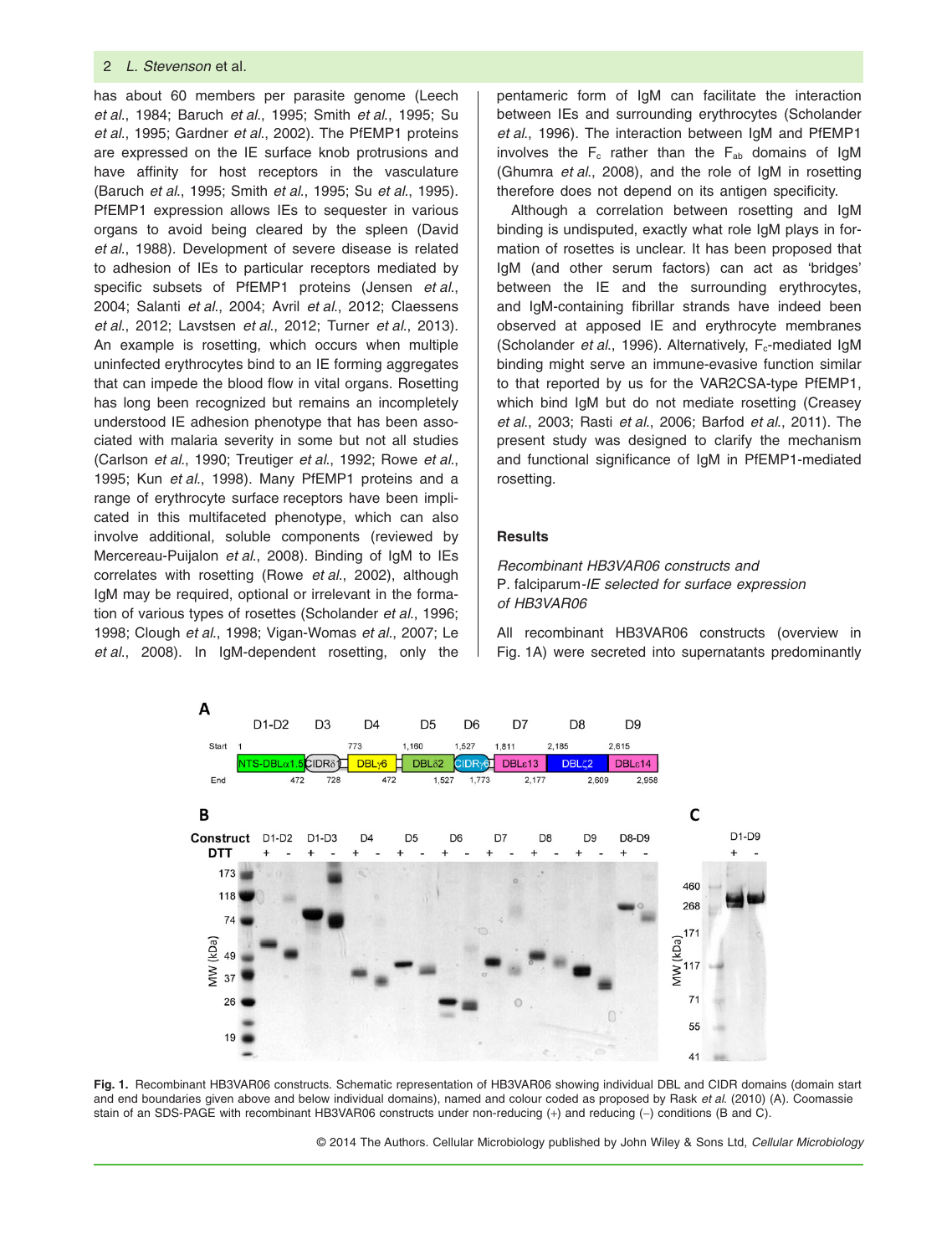as soluble monomers. In SDS-PAGE, a shift in mobility was seen for all constructs following reduction, suggesting the presence of disulfide bonds in these cysteinerich proteins (Fig. 1B–C). *P. falciparum* HB3-IEs selected *in vitro* for rosetting and IE surface expression of HB3VAR06 formed rosettes (Fig. 2A) and were labelled by all HB3VAR06-specific antisera (Fig. 2B–J). Transcription analysis showed that *hb3var06* was the main *var* gene transcribed (93% of total *var* transcription) (Fig. 2K). No other single *var* gene accounted for more than 2% of total *var* gene transcription. Thus, our recombinant proteins, antisera and parasites had the expected characteristics; were specific; and were suitable for the present study.

## *The binding of non-specific IgM to HB3VAR06*

All HB3VAR06<sup>+</sup> IEs bound non-specific IgM (Fig. 3A) in agreement with an earlier report (Ghumra *et al*., 2012). Recombinant full-length HB3VAR06 (FV6) and recombinant full-length IT4VAR04 (a VAR2CSA-type PfEMP1; FV2) both efficiently bound non-specific IgM in enzymelinked immunosorbent assay (ELISA) in contrast to a third recombinant full-length PfEMP1 (IT4VAR13; FV13), which mediates IE adhesion to ICAM-1 and does not mediate rosette formation (Fig. 3B). The affinity of FV6 and FV2 for non-specific IgM were both found by surface plasmon resonance (SPR) to be in the low nanomolar range  $(K_D = 0.1$  and 0.3 nM, respectively), with rapid association  $(k_a = 2.3 \times 10^6$  and  $1.8 \times 10^6$ M<sup>-1</sup> s<sup>-1</sup>) and slow dissociation kinetics ( $k<sub>d</sub> = 3.0 \times 10^{-4}$ and  $5.1 \times 10^{-4}$  s<sup>-1</sup>) (Fig. 3C).

Several lines of evidence show that the interaction between non-specific IgM and VAR2CSA-type PfEMP1 involves the Cμ4 domain of IgM and the C-terminal DBL domains in that type of PfEMP1 (Rasti *et al*., 2006; Semblat *et al*., 2006; Czajkowsky *et al*., 2010; Barfod *et al*., 2011). We found that antibodies specific for the IgM  $Cu4$  domain (and to a lesser extent  $Cu3$ ) inhibited binding of IgM to HB3VAR06<sup>+</sup> IEs (Fig. 3D) and to FV6 (Fig. 3E). This finding corresponds with previous data regarding Fc-mediated IgM binding to other PfEMP1 proteins (Ghumra *et al*., 2008; Barfod *et al*., 2011). The site for Fc-mediated IgM binding in HB3VAR06 was identified in experiments with recombinant single-, double- and tripledomain constructs, which demonstrated that non-specific IgM only bound to constructs containing DBLζ2 (domain D8) (Fig. 3F). In agreement with this, incubation of HB3VAR06<sup>+</sup> IEs with antisera to the two C-terminal HB3VAR06 domains D8 and D9 strongly inhibited the ability of non-specific IgM to bind to the IEs, whereas the effect of the remaining HB3VAR06-specific antisera was limited and decreased with increasing distance from D8 (Fig. 3F).



**Fig. 2.** HB3VAR06-positive *P. falciparum* parasites. Fluorescence micrograph of rosette around an erythrocyte infected by *in vitro*-selected *P. falciparum* HB3. Error bar: 5 μm (A). Labelling of HB3VAR06<sup>+</sup> IEs by antisera raised against different HB3VAR06 recombinant constructs measured by flow cytometry. Domains included in the constructs used for immunization are shown in brackets and background labelling (pre-immunization sera) is shown by grey shading. Colour coding corresponds to that used in Fig. 1A, except for multidomain constructs including several domain subtypes (shown as black outlines) (B–J). Transcription profile of *var* genes in *P. falciparum* HB3 selected *in vitro* for expression of HB3VAR06 measured by quantitative real-time PCR (K).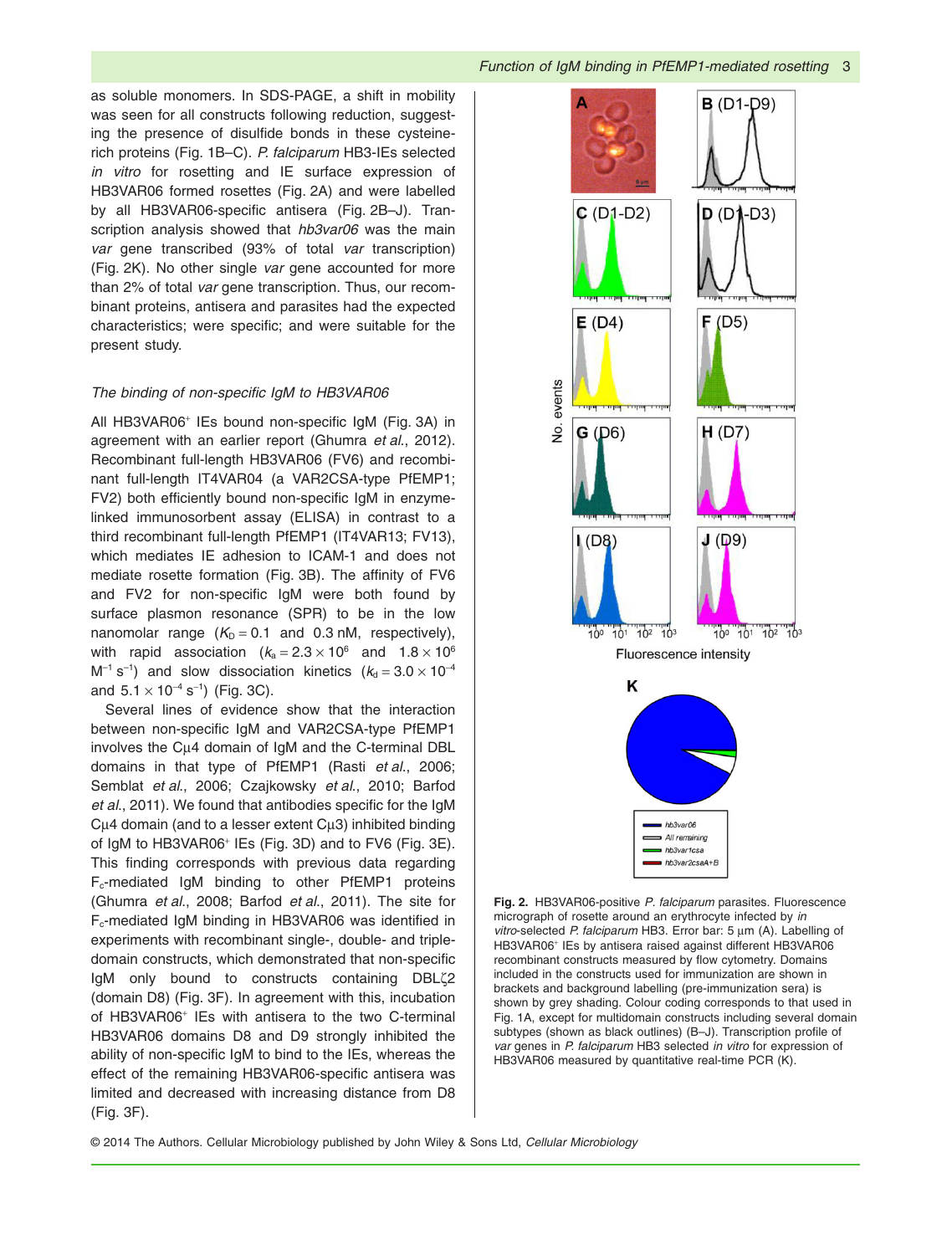

**Fig. 3.** Binding of non-specific IgM to HB3VAR06. Binding of non-specific IgM and FV6-specific antiserum to HB3-infected IEs selected for expression of HB3VAR06 measured by flow cytometry of magnet-purified late stage *P. falciparum* HB3-infected erythrocytes (A). Binding of IgM to recombinant full-length proteins representing HB3VAR06 (FV6), IT4VAR04 (FV2) and IT4VAR13 (FV13), respectively, measured by ELISA (B). Affinity of IgM for FV6 (left) and FV2 (right) measured by SPR. The SPR sensorgram data (black) and fits (grey) at five concentrations [1.125 (bottom trace); 2.25, 4.5, 9 and 18 nM (top trace)] are shown (C). Interference of non-specific IgA and monoclonal antibodies specific for Cμ2 (HB57), Cμ3 (5D7) or Cμ4 (1G6) with IgM binding to HB3VAR06<sup>+</sup> IEs measured by flow cytometry (D). Interference of IgA and monoclonal antibodies specific for Cμ2 (HB57), Cμ3 (5D7) or Cμ4 (1G6) with IgM binding to recombinant full-length HB3VAR06 measured by ELISA (E). Binding of IgM to recombinant HB3VAR06 single-, double- and triple-domain constructs relative to IgM binding to FV6 measured by ELISA (F). Interference with IgM binding to HB3VAR06<sup>+</sup> IEs by antisera raised against recombinant HB3VAR06 single- and double-domain constructs measured by flow cytometry (G). Means and standard deviation and values statistically significant different (\**P* < 0.05; \*\**P* < 0.01; \*\*\**P* < 0.001) from control values in the leftmost bar of each panel are shown (B, D–G). Control values were results obtained in the absence of any IgM inhibitor (D and E) using FV6 as the coating antigen (F) or in the presence of pre-immunization serum (G). All experiments were repeated at least three times with similar results.

## *Fc-mediated IgM binding to HB3VAR06 and immune evasion*

Based on the structural similarity of the interaction between non-specific IgM on the one hand and HB3VAR06 and VAR2CSA-type PfEMP1 on the other, we proceeded to examine the possibility of a corresponding functional similarity. We previously reported that Fc-mediated IgM binding to VAR2CSA-type PfEMP1 has an immune-evasive function as it interferes with antigenspecific IgG recognition and inhibition of phagocytosis of IgG-opsonized IEs (Barfod *et al*., 2011). Incubation of HB3VAR06<sup>+</sup> IEs with IgM had no effect on the ability of IgG in FV6-specific antiserum (Fig. 4A, leftmost bar) or in EHP (Fig. 4A, rightmost bar) to label the IEs. Antisera to the N-terminal half (D1–D5) of HB3VAR06 were similarly unaffected by pre-incubation with IgM, whereas IE reactivity of antisera to domains further downstream were increasingly inhibited by IgM incubation (Fig. 4A). These findings agreed well with the data pointing to DBLζ2 (D8) as the site for  $F_c$ -mediated binding of IgM to HB3VAR06. The reciprocal ability of antigen-specific IgG and nonspecific IgM to interfere with each other (Fig. 3F–G) suggests that they have comparable binding affinities for HB3VAR06, similar to previous reports for VAR2CSAtype PfEMP1 (Barfod *et al*., 2011). However, the data in Fig. 4A indicate that IgM would not efficiently inhibit phagocytosis of IgG-opsonized HB3VAR06<sup>+</sup> IEs because of its inability to shield N-terminal IgG epitopes. This was confirmed experimentally as non-specific IgM did not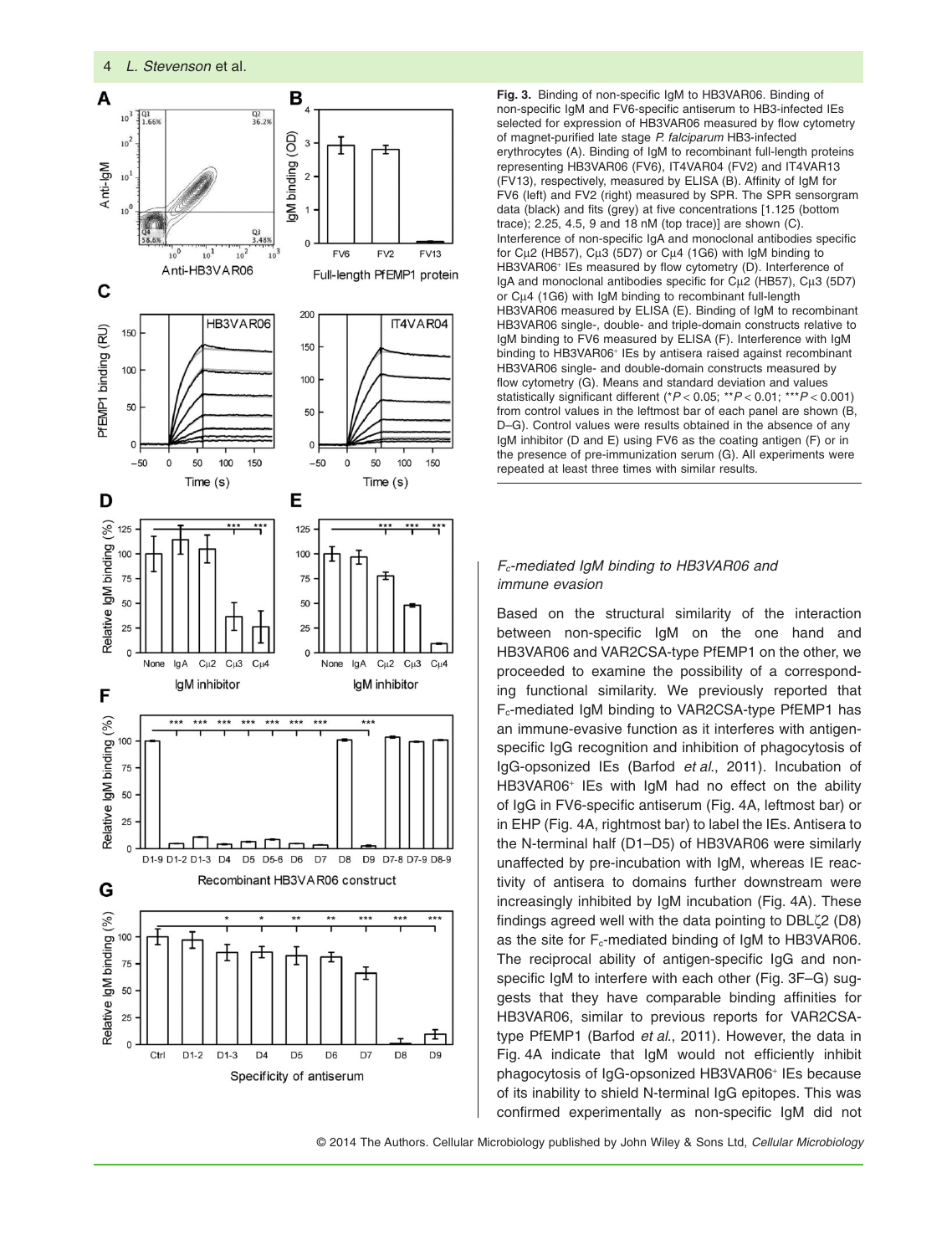

**Fig. 4.** Non-specific antibody interference with opsonization and phagocytosis. Interference with HB3VAR06 domain-specific IgG recognition of HB3VAR06<sup>+</sup> IEs by non-specific IgM measured by flow cytometry (A). Phagocytosis of IEs opsonized by FV6-specific antiserum (B) or human immune plasma (C) after or without pre-incubation of IEs with non-specific IgM or IgA measured by flow cytometry. Means and standard deviation, and statistically significant values (\**P* < 0.05; \*\**P* < 0.01; \*\*\**P* < 0.001) relative to results obtained with pre-immunization serum (A) or without IgM pre-incubation (B and C) are shown.

reduce phagocytosis of HB3VAR06<sup>+</sup> IEs opsonized by FV6-specific antiserum (Fig. 4B). Similarly, the effect of IgM on IEs opsonized by human immune plasma was small [25% (95% confidence interval: 8–42%)] and not different from that obtained with non-specific IgA, which does not bind to HB3VAR06 (Fig. 4C). Finally, the IgM/IgG competition data (Fig. 3F–G) would be consistent with HB3VAR06 having an elongated, rod-like structure causing the observed simple relationship between IgG epitope and IgM binding site proximity on the one hand, and shielding capacity of non-specific IgM on the other. We confirmed this prediction by small-angle X-ray

|  |  | Function of IgM binding in PfEMP1-mediated rosetting 5 |  |
|--|--|--------------------------------------------------------|--|
|  |  |                                                        |  |

spectrometry (SAXS) analysis of FV6 (Fig. 5A, Supplementary Fig. S1, Table 1) yielding a low-resolution structure and statistics similar to those obtained with the elongated FV13 (Brown *et al*., 2013) but different from those of the globular FV2 (Srivastava *et al*., 2010; Clausen *et al*., 2012). Additional SAXS analysis of N-terminal (D1-D3) and C-terminal (D7-D9) HB3VAR06 constructs (Fig. 5A) allowed orientation of the molecular SAXS envelope of FV6.

## *Fc-mediated IgM binding to HB3VAR06 and rosetting*

Rosetting is a highly variable phenotype, which depends on serum factors in some cases but not in others (Mercereau-Puijalon *et al*., 2008). The factors involved in serum-dependent rosetting have not been unequivocally identified, although IgM has been repeatedly implicated (Scholander *et al*., 1996; Clough *et al*., 1998; Somner *et al*., 2000; Rowe *et al*., 2002; Luginbuhl *et al*., 2007). We could confirm that serum and IgM is indeed required for rosetting of HB3VAR06<sup>+</sup> IEs. Thus, rosetting did not occur in serum-free Albumax-containing culture medium and depletion of IgM abolished rosetting in serum-containing medium (Fig. 5B). Rosetting was fully restored when exogenous IgM was added back to IgM-depleted serum, whereas addition of exogenous IgM to Albumax medium had no effect (Fig. 5B). Thus, IgM appears to be necessary but is not in itself sufficient for rosette formation in *P. falciparum* HB3 expressing HB3VAR06.

As IgM binds near the C-terminal, membrane-proximal end of HB3VAR06 opposite the erythrocyte-binding N-terminal head structure, the effect of non-specific IgM on rosetting could be indirect and related to its pentameric structure. Indeed, previous studies have shown that only intact IgM augments rosetting (Scholander *et al*., 1996; Somner *et al*., 2000; Ghumra *et al*., 2008). We therefore assessed the stoichiometry of the IgM–Fv6 interaction via analytical ultracentrifugation. Our experiments showed that FV6 existed predominantly as a monomer with a sedimentation coefficient of 10.5 S (Fig. 5C). Pentameric IgM was found to have a sedimentation coefficient of 18.5 S (Fig. 5C) in agreement with the literature (Miller and Metzger, 1966). Ultracentrifugation of FV6 and IgM

|  |  | Table 1. Basic SAXS analysis statistics. |
|--|--|------------------------------------------|
|  |  |                                          |

|             | $MW_{Protein}$ ( $kD$ ) | $MWI(0)$ (kD) | $R_a$ (nm) | $D_{\text{max}}$ (nm) | $I(0)$ <sub>measured</sub> | $I(0)$ theoretical |
|-------------|-------------------------|---------------|------------|-----------------------|----------------------------|--------------------|
| FV6 (D1-D9) | 345                     | 366           | 9.1        | 34.8                  | 1.38                       | 1.10               |
| D1-D4       | 85                      | 84            | 4.0        | 14.1                  | 0.124                      | 0.11               |
| D7-D9       | 133                     | 120           | 5.4        | 19.0                  | 0.123                      | 0.14               |

Theoretical molecular masses (MW<sub>Protein</sub>) are based on the amino acid sequences of recombinant protein constructs. SAXS-derived molecular masses [MW<sub>I(0)</sub>] were calculated from the obtained scattering intensity [I(0)]. Particle radius of gyration ( $R_g$ ) calculations on Guinier analysis of the scattering data. Maximum particle size values (D<sub>max</sub>) were obtained from the derived pair–distance distribution functions. The theoretical I(0) was calculated from the amino acid sequence and protein concentration.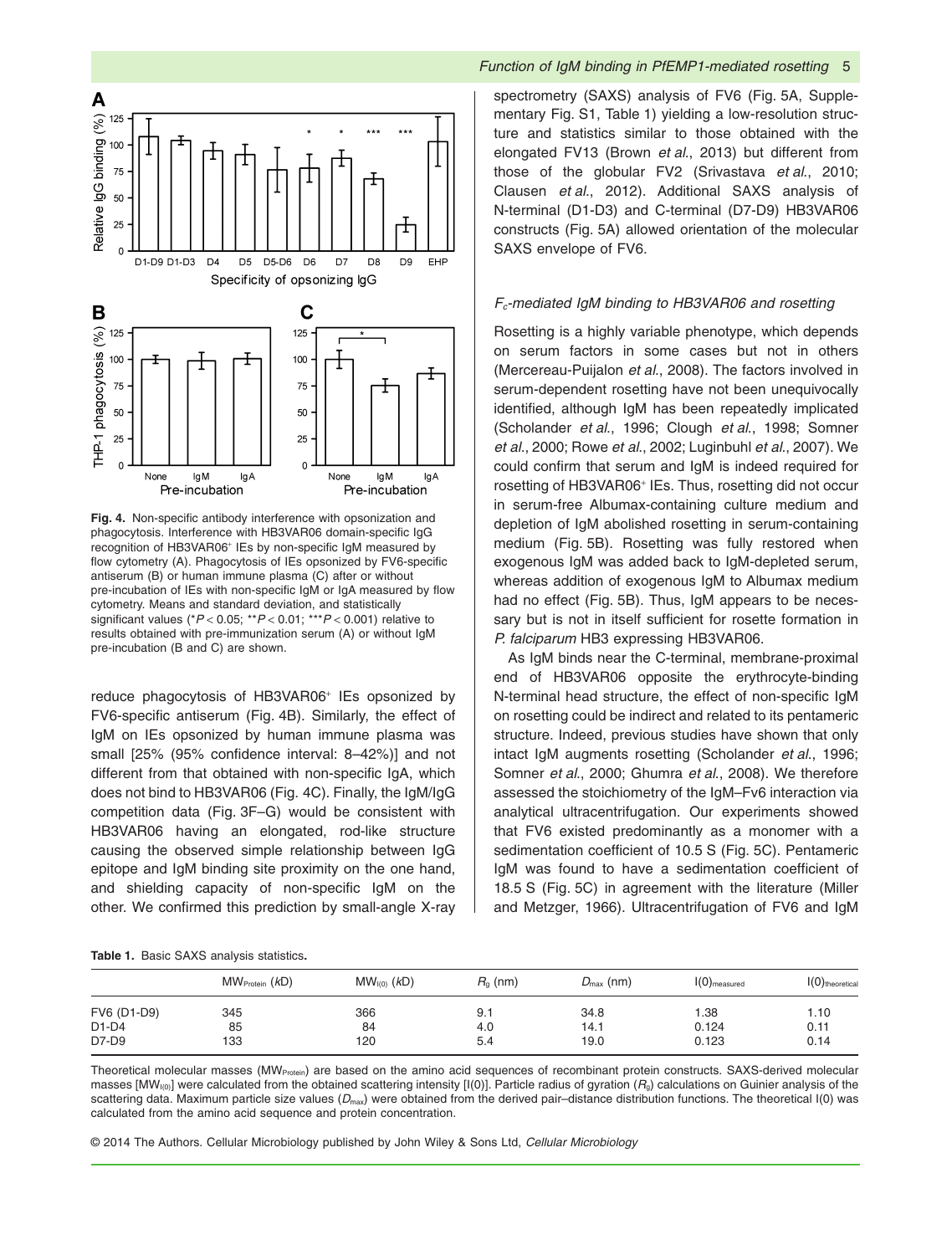

**Fig. 5.** The three-dimensional conformation of HB3VAR06, IgM dependency of rosetting and stoichiometry of the FV6:IgM interaction. SAXS modelling of the envelopes of FV6 (blue), the N-terminal domains D1–D3 (green) and the C-terminal domains D7–D9 (red) as seen from four different angles. The relative point of view in each panel is indicated by arrows in the bottom left panel corner (A). Rosetting rates of HBVAR06<sup>+</sup> IEs in culture medium supplemented with non-immune human serum (NHS), IgM-depleted NHS (dNHS), dNHS plus IgM (dNHS + IgM), Albumax or Albumax plus IgM (Albumax + IgM) are presented as in Fig. 3 (B). Analytical ultracentrifugation of recombinant full-length HB3VAR06 (FV6; blue) or IgM (IgM; grey), and of FV6 and IgM together at molar ratios of 1:1 (red), 2:1 (green) and 3:1(black) (C). Rosetting rates of HBVAR06<sup>+</sup> IEs in the presence of HB3VAR06 domain-specific antisera or pre-immunization serum (Ctrl), relative to rosetting in NHS. Data presented as in Fig. 3G (D).

mixed at equimolar (1:1) concentration yielded a single peak at 23.5 S, indicating that all FV6 and IgM were bound to each other and formed a single, larger complex. When FV6 was added in molar excess of IgM (2:1 and 3:1), two main peaks were evident, one at 26 S corresponding to two FV6 molecules bound to a single IgM molecule (2:1 complex) and one corresponding to free FV6. More unbound FV6 was seen in the 9S peak at the 3:1 than the 2:1 ratio, indicating that the IgM molecules could not accommodate more than two FV6 each (2:1 complex). Small additional peaks above 36 S were interpreted as aggregated species.

## *Both ends of HB3VAR06 are required for rosetting*

Ghumra *et al*. (2008) have documented the involvement of the N-terminal head structure of HB3VAR06 in rosetting. To verify that finding, and to examine the involvement of the IgM-binding DBL domain near the C-terminus of the molecule, we assayed the effect of HB3VAR06 domain-specific antisera on rosetting. We found that antisera specific for domains at the N-terminus of HB3VAR06 (domains D1-D4) as well as the C-terminal domains D7 and D8 inhibited rosette formation, whereas antisera to the central domains D5 and D6 did not. Thus, epitopes at both the N- and the C-terminus of this PfEMP1 are necessary for rosetting.

## **Discussion**

In this study, we provide a multi-approach analysis of the molecular details and functional significance of Fc-dependent binding of IgM to a PfEMP1 involved in rosetting. The formation of rosettes of uninfected erythrocytes around *P. falciparum* IEs is a conspicuous and wellrecognized phenotype mediated by PfEMP1 (Chen *et al*., 1998) that has been repeatedly associated with severe malaria (reviewed by Mercereau-Puijalon *et al*., 2008). We used HB3VAR06, previously identified as the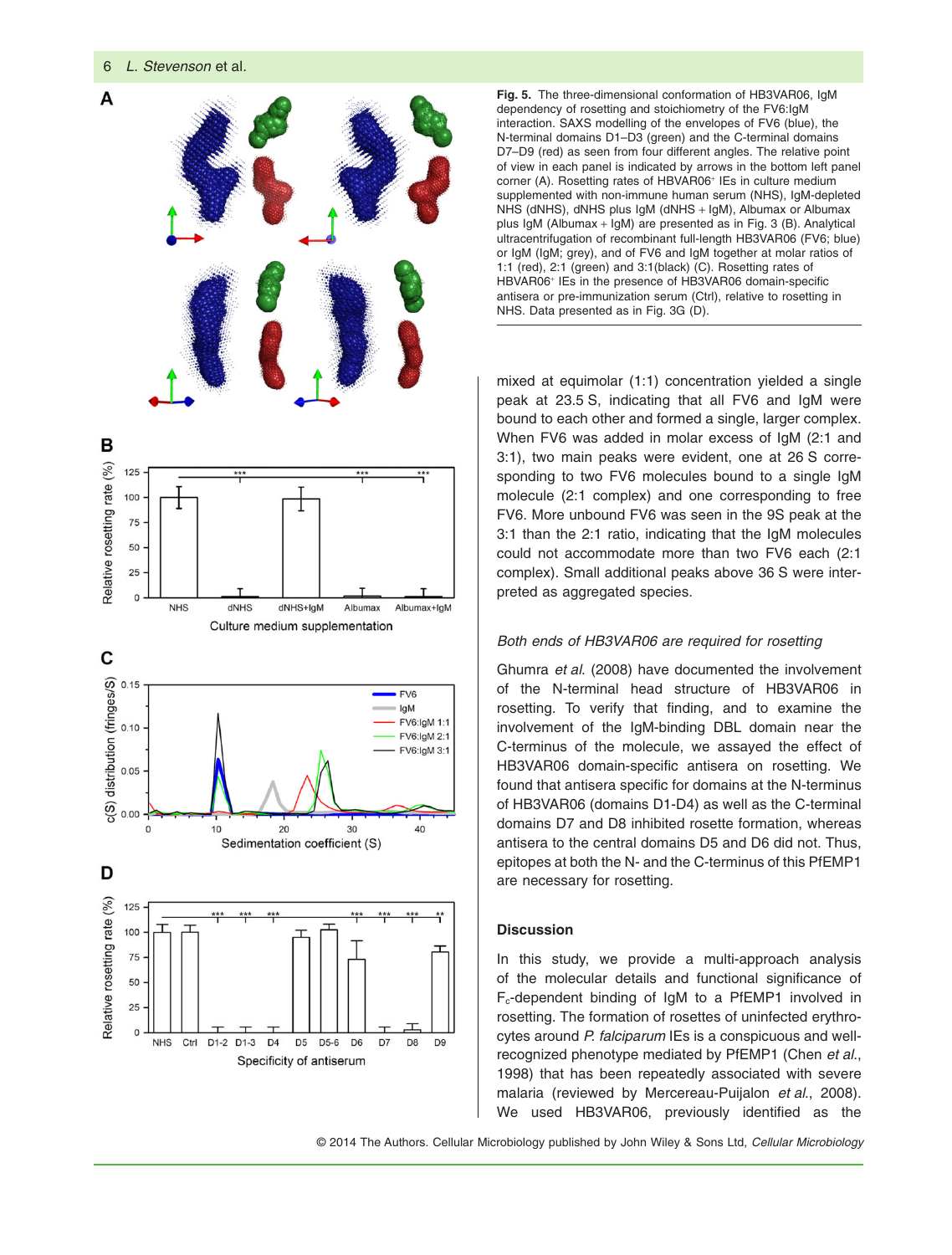dominant PfEMP1 protein expressed by *P. falciparum* HB3 selected for IgM-dependent rosetting (Ghumra *et al*., 2012). We first generated a series of recombinant singledomain, multiple-domain and full-length constructs representing HB3VAR06 (Fig. 1). Following repeated selection of IEs with corresponding antisera, the HB3VAR06 encoding gene *hb3var06* was the predominant *var* gene transcribed by the parasites, and the large majority of IEs formed rosettes and was labelled by each of the HB3VAR06-specific antisera and bound non-specific IgM (Figs 2 and 3A). Recombinant full-length HB3VAR06 (FV6) bound IgM to the same extent (Fig. 3B) as the VAR2CSA-type PfEMP1 that are involved in placental sequestration of IEs but do not mediate the formation of rosettes (Creasey *et al*., 2003; Salanti *et al*., 2003; 2004; Rasti *et al*., 2006). The affinity of the interaction between FV6 and IgM (Fig. 3C) was in the same range as those reported for the interaction between other full-length PfEMP1 proteins and their cognate receptors (Khunrae *et al*., 2010; Srivastava *et al*., 2010; Brown *et al*., 2013). This high-affinity interaction between individual FV6 molecules in solution and immobilized IgM effectively rules out the previously suggested theory that only pentameric IgM supports rosetting because it is required to overcome an inherently low affinity between IgM and DBL domains in PfEMP1 (Scholander *et al*., 1996; Ghumra *et al*., 2008). The interaction between IgM and HB3VAR06 involved Cμ4 in IgM and the penultimate DBLζ2 domain at the C-terminus of HB3VAR06 (Fig. 3D–G). This is very similar to what has been reported previously for VAR2CSA-type PfEMP1 and for another rosette-mediating PfEMP1 protein, TM284VAR1 (Rasti *et al*., 2006; Semblat *et al*., 2006; Ghumra *et al*., 2008; Czajkowsky *et al*., 2010; Barfod *et al*., 2011).

At the outset of the present study, the functional significance of the interaction of HB3VAR06 with IgM remained unclear. We therefore initially hypothesized that binding of non-specific IgM to rosetting PfEMP1 might shield IEs from specific IgG recognition and phagocytosis as reported for IEs expressing VAR2CSA-type PfEMP1 (Barfod *et al*., 2011), as well as in other host–parasite systems (Garcia *et al*., 1997; Echaide *et al*., 1998). Alternatively, or in addition, the IgM might act as 'bridges' between the central IE and the surrounding erythrocytes in rosettes (Scholander *et al*., 1996). However, we found that non-specific IgM binding to HB3VAR06 was inefficient in inhibiting IgG recognition of HB3VAR06 and phagocytosis of IgG-opsonized IEs, except in the case of IgG specific for epitopes near the IgM binding site in the DBLζ2 domain of this PfEMP1 (Fig. 4). The inability of non-specific IgM to shield HB3VAR06 from specific IgG recognition agrees with our demonstration that this PfEMP1 has an elongated, rod-like structure (Fig. 5A) similar to that of the ICAM-1-binding PfEMP1 protein

IT4VAR13 (Brown *et al*., 2013). A Kratky plot of the FV6 SAXS data (Supplementary Fig. S1C) furthermore indicated that the HB3VAR06 ectodomain is rigid as reported for other PfEMP1 molecules (Brown *et al*., 2013; Higgins and Carrington, 2014). This is the first structural description of a full-length PfEMP1 protein mediating rosetting, and it provides a plausible explanation for the divergent functional consequences of IgM binding to HB3VAR06 and the much more globular VAR2CSA-type PfEMP1.

HB3VAR06-dependent rosetting was found to require non-specific IgM (Fig. 5B) binding to HB3VAR06 at the C-terminal end of the PfEMP1 (Fig. 3F–G). In contrast, the interaction with the surrounding erythrocytes involves the N-terminal head structure (Rowe *et al*., 1997; Chen *et al*., 2000; Ghumra *et al*., 2012) at the opposite end of this extended molecule that is more than 30 nm long (Table 1). Together, these observations make it unlikely that IgM can act as 'bridges' between the IE and the surrounding erythrocytes in a rosette (Scholander *et al*., 1996), unless additional and so far unidentified components are involved. This latter possibility would be consistent with earlier evidence (Scholander *et al*., 1998; Somner *et al*., 2000) and our finding that addition of purified non-specific IgM to serum-free medium did not lead to rosette formation (Fig. 5B). In any case, our evidence demonstrates the rosetting mediated by HB3VAR06 involves structural elements at both the N- and the C-terminal ends of this PfEMP1 (Fig. 5D).

Based on the above findings, and the fact that only pentameric IgM can support rosetting (Scholander *et al*., 1996; Somner *et al*., 2000; Ghumra *et al*., 2008), we therefore speculated that the function of IgM in rosetting might instead be to facilitate coordinated interaction of multiple PfEMP1 head structures with their receptors on adjacent erythrocytes (Rowe *et al*., 1995; Barragan *et al*., 2000a,b; Vogt *et al*., 2004). Although rosetting is a highly variable phenotype, rosettes can consistently be disrupted by sulfated glycosaminoglycans (Carlson and Wahlgren, 1992; Rowe *et al*., 1994; Barragan *et al*., 1999), whereas they can form even after pretreatment of the uninfected erythrocytes by protease (Rowe *et al*., 1994). This suggests that rosetting PfEMP1 proteins interact mainly with carbohydrate moieties on the surrounding erythrocytes. The affinity of the rosetting PfEMP1 VarO head structure for blood group trisaccharides has previously been found to be in the micromolar range (Vigan-Womas *et al*., 2012), and coordinated interaction involving multiple well-aligned and knob-associated PfEMP1 molecules might therefore be required to increase avidity sufficiently for rosetting to occur. It is not known how many PfEMP1 molecules are expressed per knob, but theoretical estimates are in the 10–100 range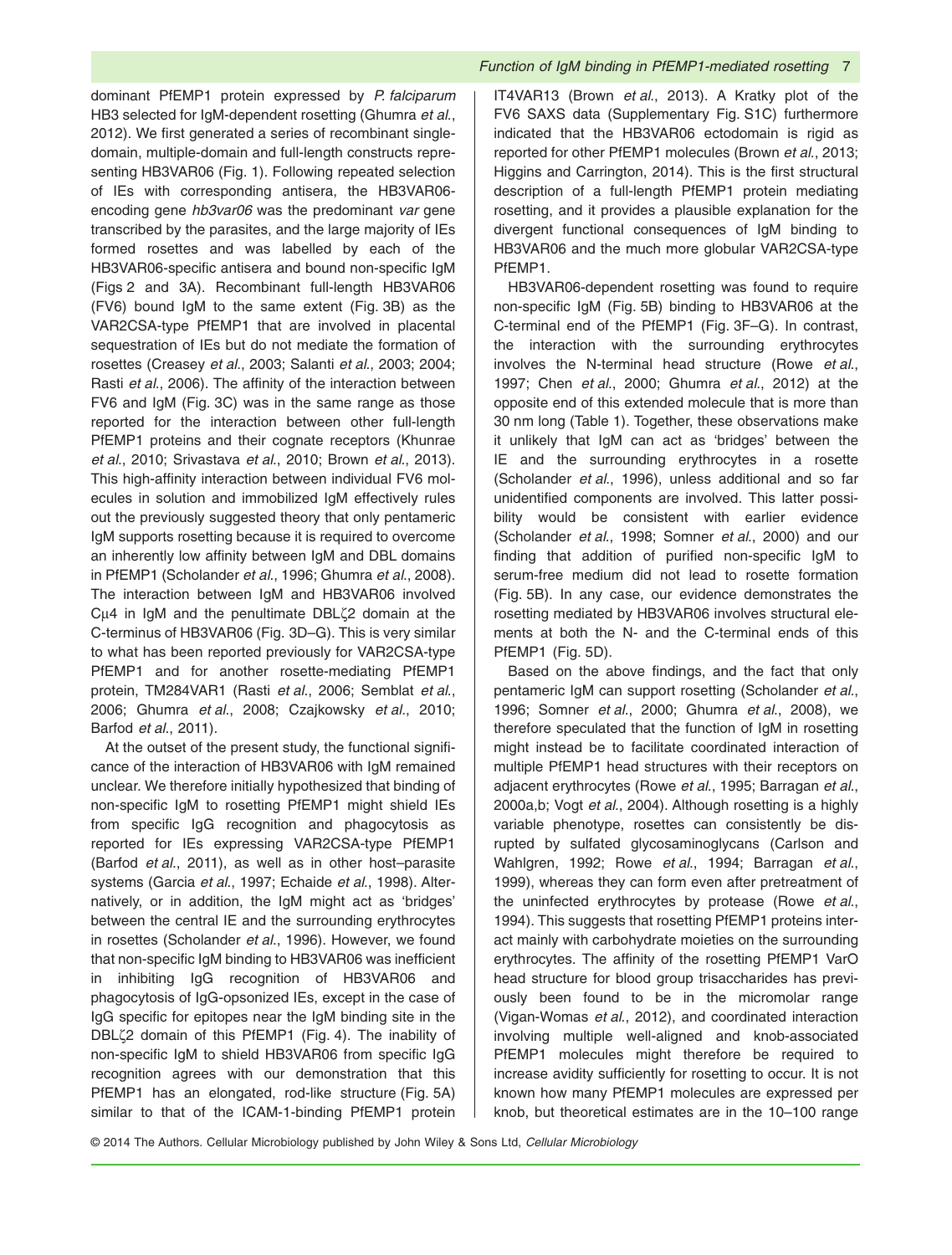(Joergensen *et al*., 2010b), and alignment of these PfEMP1 molecules would potentially greatly increase their combined avidity for host receptors. Such a function would resemble that proposed for the malaria parasite proteins *P. falciparum* erythrocyte-binding antigen-175 and *P. vivax* Duffy binding protein (Tolia *et al*., 2005; Batchelor *et al*., 2011; 2014; Wanaguru *et al*., 2013). In those, DBL domains form homo-dimers when binding to their host receptors presumably to enhance receptor affinity and specificity, thereby facilitating erythrocyte invasion. Although the parasite molecule and mechanism we propose here differ from that already demonstrated for merozoite-expressed adhesins, the concept of multimerization to increase avidity for erythrocyte receptors is a mechanism already employed by malaria parasites.

In conclusion, our study provides comprehensive new evidence on the molecular details and functional significance of  $F_c$ -dependent IgM binding in rosetting, which is a long-recognized marker of parasites causing severe *P. falciparum* malaria. The interaction between nonspecific IgM and the rosette-mediating PfEMP1 protein HB3VAR06 involves the same  $F_c$  domains in IgM as those interacting with VAR2CSA-type PfEMP1. Nevertheless, the function appears to be markedly different as  $F_c$ -dependent IgM binding in rosetting does not protect the parasite from phagocytosis and is required for parasite adhesion. Furthermore, our data suggest that the influence of IgM on rosetting is related to its capacity to bind multiple PfEMP1 proteins, potentially increasing the combined avidity of multiple PfEMP1 proteins for erythrocyte carbohydrate receptors. We cannot formally rule out that IgM can form 'bridges' between IEs and surrounding erythrocytes, but our data suggest that structural limitations would make this unlikely at least for IgM alone. The identity and role of additional serum proteins in HB3VAR06-mediated rosetting, such as fibrinogen, albumin, von Willebrand factor and TSP, which have all previously been implicated in rosetting (Treutiger *et al*., 1999) remain an open question requiring further study.

#### **Experimental procedures**

## *Ethics statement*

The collection of human plasma samples was approved by the Institutional Review Board of Noguchi Memorial Institute for Medical Research, University of Ghana (Study Number 038/10- 11), and by the Regional Research Ethics Committees, Capital Region of Denmark (Protocol H-4-2013-083). All donors were adults and provided written informed consent. All the animal experiments were conducted according to Danish Law and approved (permit 2012-15-2934-00567) by the Danish Animal Procedures Committee ('Dyreforsøgstilsynet').

#### *Recombinant parasite proteins*

The entire ectodomain of the PfEMP1 protein HB3VAR06 (FV6) was codon optimized (GenBank accession number KP203835) for insect cell expression by GeneArt (Regensburg, Germany). Single-, double-, triple-domain and full-length constructs were cloned into the transfer vector pAcGP67-A (BD Biosciences, San Jose, CA, USA) with a C-terminal hexa-histidine tag. The transfer vector was then co-transfected with linearized BakPak6 Baculovirus DNA (BD Biosciences) into Sf9 insect cells to generate recombinant virus particles. Secreted proteins were purified from the supernatants of transfected high-five insect cells using Ni<sup>2+</sup> metal chelate agarose HisTrap HP columns (GE Healthcare, Fairfield, CT, USA) followed by dialysis of eluates (20 mM Na<sub>2</sub>PO<sub>4</sub>, 500 mM NaCl, pH 7.2). Proteins used for analysis by SPR, analytical ultra-centrifugation or small-angle X-ray spectrometry (SAXS) were further purified on Superdex 200 16/60 size exclusion chromatography columns (GE Healthcare). Domain boundaries for all the recombinant HB3VAR06 constructs are shown in Fig. 1. Two other recombinant full-length PfEMP1 proteins described previously, IT4VAR13 (FV13; ref. Brown *et al*., 2013) and the VAR2CSA-type PfEMP1 protein IT4VAR04 (FV2; ref. Khunrae *et al*., 2010), were included as control antigens.

#### *Animal antisera and human plasma*

Antisera specific for recombinant HB3VAR06 constructs were generated by subcutaneous immunization of rats (20 μg antigen in Freund's complete adjuvant followed by 20 μg in Freund's incomplete adjuvant 21 and 42 days later) and rabbits (50 μg antigen in Freund's complete adjuvant followed by 50 μg in Freund's incomplete adjuvant 28, 49 and 63 days later). One (FV6) or two (all other constructs) animals were used per construct for immunization. Antisera were collected on day 49 (rats) or 70 (rabbits), pooled and depleted of non-specific O Rh<sup>+</sup> erythrocyte reactivity. Pre-immunization serum was used as negative control. Mouse monoclonal antibodies specific for human  $F<sub>c</sub> \mu$ 2, Fcμ3 and Fcμ4 (described by Rudich *et al*., 1985) were a kind gift from Patricia Mongini.

Pooled plasma from 10 anonymous healthy, *P. falciparum*exposed adults (exposed human plasma; EHP) or pooled serum from non-exposed blood bank donors; NHS) was used with or without IgM depletion by incubation with biotinylated donkey antihuman IgM-F<sub>cμ</sub>5 (Jackson ImmunoResearch) coupled to streptavidin-conjugated Dynabeads (MyOne T1, 8 mg; Life Technologies). Absence of IgM after depletion was confirmed by immunoblotting with horse radish peroxidase-conjugated rabbit anti-human IgM (1:1000; Dako).

## *Measurements of IgM- and antigen-specific IgG binding to PfEMP1*

Binding of IgM to recombinant HB3VAR06 constructs was quantified by ELISA. Flat-bottomed 96-well MaxiSorp plates (Thermo Scientific) were coated overnight with recombinant protein (18 nM, 4°C) in Tris saline magnesium (TSM) buffer (20 mM Tris, 150 mM NaCl, 2 mM CaCl<sub>2</sub>, 2 mM MgCl<sub>2</sub>, pH 7.4), blocked [2 h, room temperature (RT)] with TSMB (TSM buffer with 1% Ig-free BSA and 0.05% Tween-20), washed with TSM buffer supple-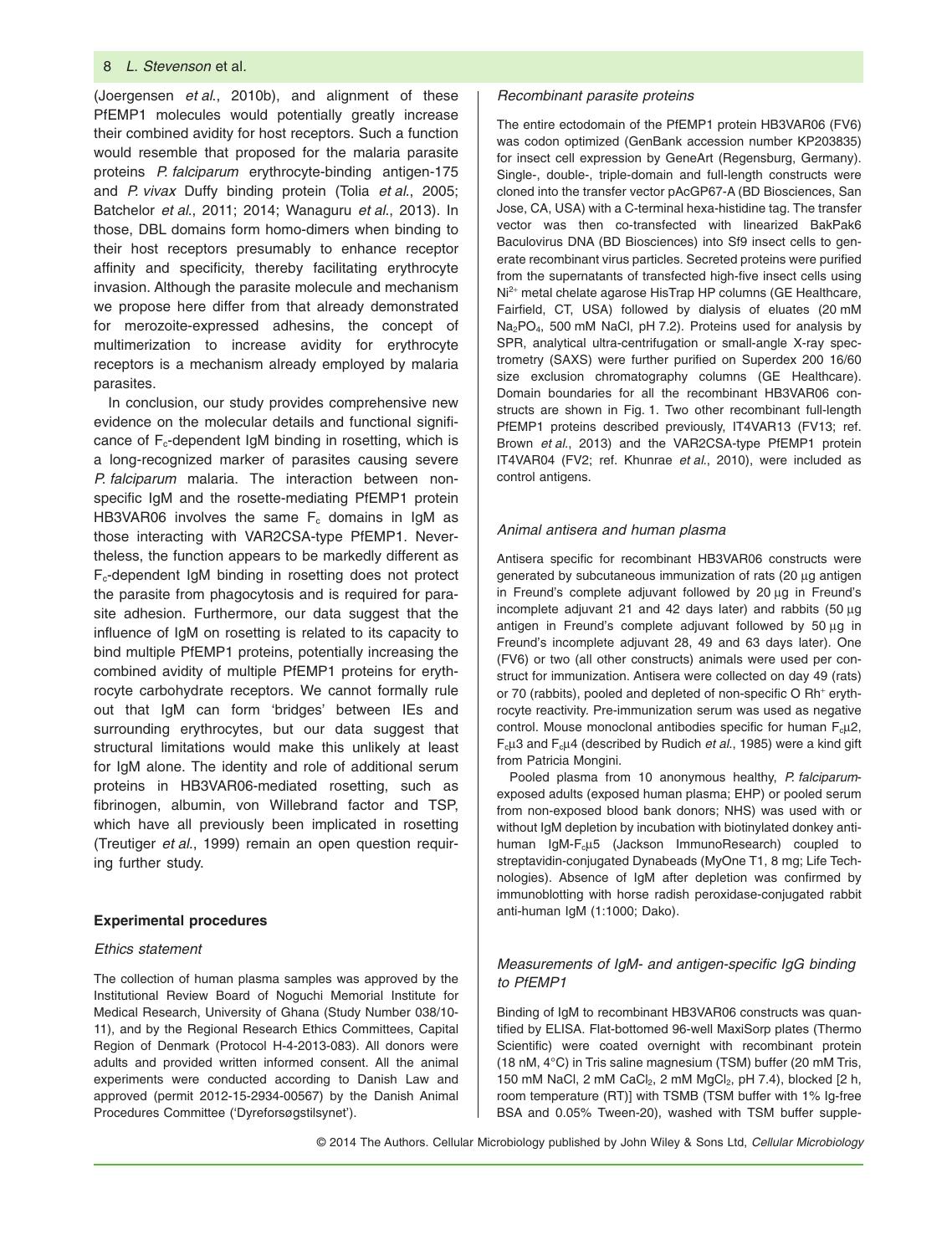mented with 0.05% Tween-20 and incubated (2 h, RT) with purified human IgM (Sigma; I8260; 10 nM in TSMB buffer). After washing away unbound antibody, IgM was detected using rabbit anti-human IgM HRP (Dako; P215, 1:1000 in TSMB buffer). After washing unbound secondary antibody, bound HRP was reacted with OPD (Dako; S2045) according to manufacturer's instructions and absorbance detected (492 nm). In assays to determine which  $F_c$  domains were involved in IgM binding to HB3VAR06, IgM (10 nM) was pre-incubated overnight (4°C) with mouse antihuman F<sub>c</sub>u domain-specific monoclonal antibodies or IgA (IgA (Sigma; L1010; 100 nM) in TSMB buffer.

The binding of IgM and antigen-specific IgG to IEs was detected by flow cytometry essentially as described (Barfod *et al*., 2011). In brief, late-stage IEs were purified by magnetactivated cell sorting (MACS) and labelled  $(1 \times 10^5$  IEs, 30 min, RT) first with non-specific IgM (10 nM), then rat or rabbit antisera or EHP (1:20), and finally appropriate secondary antibody (donkey anti-human IgM-PE (Jackson ImmunoResearch; 709- 116-073; 1:400), goat anti-rat IgG-FITC (Life Technologies; clone 62-9511; 1:150), goat anti-rabbit IgG-FITC (Vector; clone FI-1000; 1:150) and ethidium bromide (2  $\mu$ g ml<sup>-1</sup>). In some assays, the antibody order was reversed, i.e. first antisera or EHP, then IgM. In antibody competition assays, the competing antibodies were applied in separate steps. In experiments assessing IE surface labelling by non-specific IgM and antigenspecific IgG at the same time, the donkey anti-human IgM-PE and donkey anti-rabbit PerCP (Jackson; 711-126-152; 1:50) were used as secondary antibody reagents and ethidium bromide was omitted. IEs were washed three times between incubation with primary and secondary antibody. Antibody surface labelling of IEs was quantified by flow cytometry using a Beckman Coulter FC500 instrument (Beckman Coulter) followed by analysis of list mode data files using FlowJo software v.7.6 (Treestar).

## *Malaria parasite cultivation and* in vitro *selection procedures*

*Plasmodium falciparum* HB3 parasites (Bhasin and Trager, 1984) were grown *in vitro* in O Rh<sup>+</sup> erythrocytes using AlbuMax II (Life Technologies)-supplemented Roswell Park Memorial Institute (RPMI) medium and a controlled atmosphere, essentially as described (Cranmer *et al*., 1997). IEs were selected for rosetting using sedimentation in gelatin two times per week as described (Handunnetti *et al*., 1992) and for surface expression of HB3VAR06 by immuno-magnetic selection once every 1–2 weeks using HB3VAR06-specific antisera and protein A-coupled DynaBeads as described (Staalsoe *et al*., 2003). Cultures were kept synchronous by sorbitol treatment twice weekly as described (Moll *et al*., 2008). The genotypic identity of the parasites and absence of *Mycoplasma* contamination was verified regularly as described (Bengtsson *et al*., 2013).

## *Var gene transcription analysis*

*Plasmodium falciparum* RNA was prepared from ring stage IEs, reverse-transcribed and used to determine the relative proportions of individual *var* gene transcripts by quantitative real-time PCR as described in detail elsewhere (Joergensen *et al*., 2010a) using real-time PCR-optimized, gene-specific primers (20 μM) for each of the *var* genes in the *P. falciparum* HB3 genome (Soerli *et al*., 2009).

## *Rosetting assay*

Rosetting assays were performed using cultures with high rosetting rates (60–95%) and frequencies were assessed by counting 200 ethidium bromide-stained IEs and noting those that had two or more erythrocytes adhering using wet slide preparations and fluorescence microscopy. To determine the role of Fc-mediated IgM binding in rosetting, synchronous ring stage IEs were incubated overnight (37°C, 5% CO<sub>2</sub>) with NHS (10%), IgMdepleted NHS, IgM-depleted NHS plus human IgM (Sigma; 4 mg ml<sup>−</sup><sup>1</sup> ), Albumax II (10%) or Albumax II (10%) plus IgM (4 mg ml<sup>−</sup><sup>1</sup> ). The following day the relative rosetting frequency of triplicate wells was assessed as described above. To examine the involvement of different HB3VAR06 domains in rosetting, synchronous HB3VAR06<sup>+</sup> IEs were grown from the ring to the late trophozoite stages in 10% NHS in the presence of 1:20 dilutions of domain-specific antisera followed by assessment of rosetting rates as above.

#### *SPR assay*

We used a Biacore 2000 (GE Healthcare) for affinity measurements by SPR. All experiments were performed in N-[2 hydroxyethyl]piperazine-N′-[2-ethanesulfonic acid] (HEPES) buffer [0.01 M HEPES, 0.15 M NaCl, 3 mM ethylenediaminetetraacetic acid (EDTA), 0.005% v/v Surfactant P20] at pH 7.4 and 20°C. FV6 or FV2 were flowed over (50 ml min<sup>-1</sup> for 60 s followed by buffer for 120 s) IgM (750 RU) immobilized on a CM4 biosensor chip (GE Healthcare) by amine coupling. After each run, the chip was regenerated (1 M NaCl). Specific binding response to IgM was calculated by subtracting the response to an uncoupled chip and to a buffer injection. The kinetic sensorgrams were fitted to a global 1:1 interaction model to allow calculation of  $k_a$ ,  $k_d$  and  $K_D$  using BIAevaluation software v.4.1 (GE Healthcare).

#### *Phagocytosis assay*

Phagocytosis of antibody-opsonized IEs was measured as described previously (Tippett *et al*., 2007). In brief, MACSpurified late-stage IEs were opsonized with FV6 antiserum or human immune-serum (1:20 dilution, 30 min, RT), washed in PBS with 2% FBS (PBS2), labelled with ethidium bromide (0.1 mg ml<sup>−</sup><sup>1</sup> , 10 min, RT), washed four times in PBS2 and resuspended in RPMI supplemented with 2% FCS. Human monocytic leukaemia line THP-1 cells (TIB-202; LGC Standards)  $(4 \times 10^5$  per well) and IEs  $(2 \times 10^5$  per well) were incubated (30 min, 37°C, 5% CO2) in 96-well plates (Corning; 113 135 95). Non-phagocytosed IEs were lysed (15 mM NH4Cl, 10 mM NaHCO<sub>3</sub>, 1 mM EDTA, 3 min), and phagocytosis assessed by flow cytometry as above. In some experiments, IEs were preincubated with 10 nM IgM or IgA before addition of anti- or immune-serum.

## *SAXS*

SAXS data on recombinant HB3VAR06 constructs were collected at the P12 BioSAXS beam line (PETRAIII). The beam line was equipped with a PILATUS 2M detector set 3.1 m from the sample using a 0.13–0.14 nm beam wavelength. Concentration series of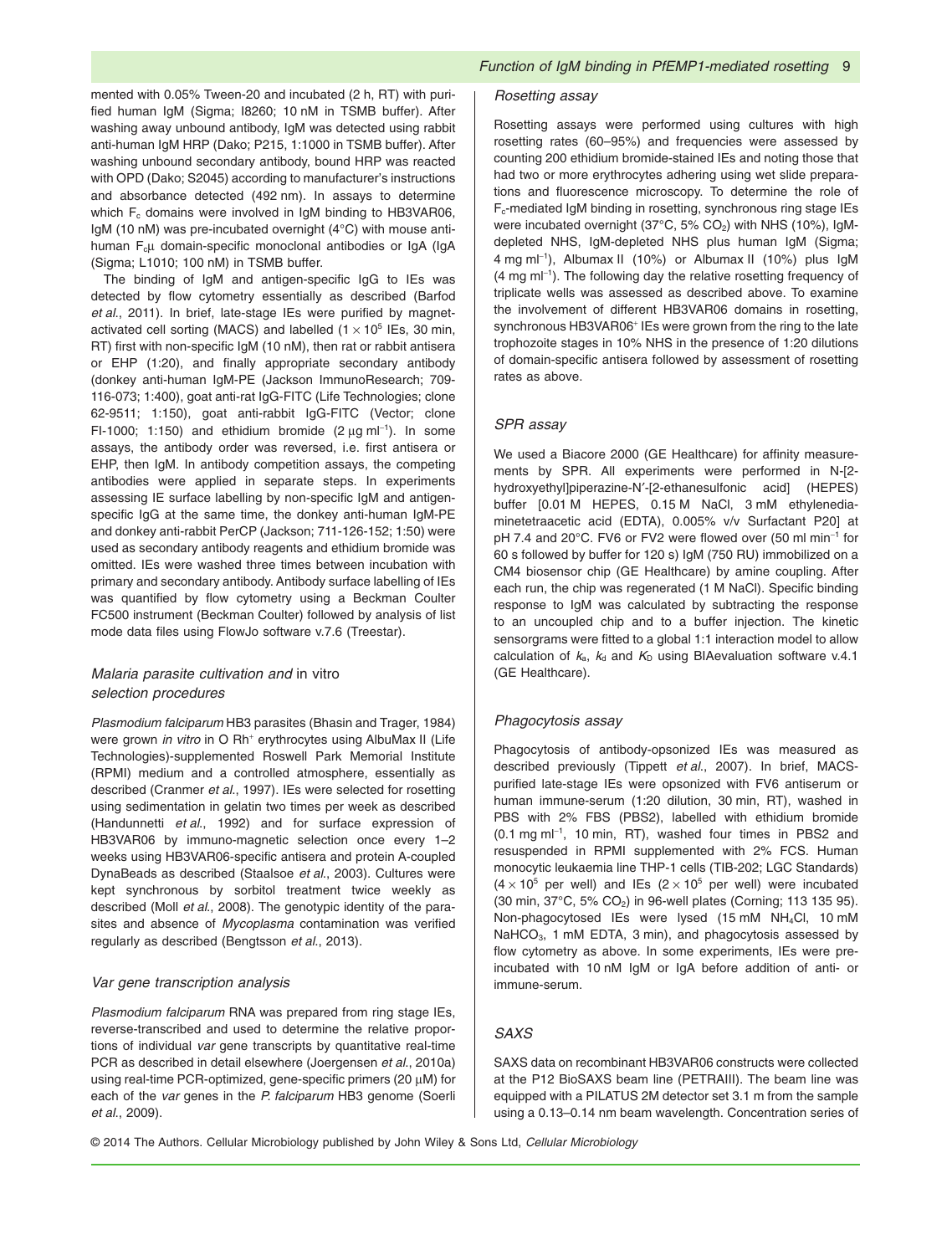different constructs were prepared in order to eliminate structure factor effects. All measurements were performed at 10°C, collecting 20 frames of 0.05 s exposure time of each construct. The pair distance distribution function [P(r)] was obtained by indirect Fourier transformation of the scattering data giving the estimated radius of gyration  $(R_0)$  and maximum particle dimension  $(D_{\text{max}})$ (Svergun, 1992). For each construct, 20 *ab initio* bead models were generated from the scattering data using online DAMMIF (Franke and Svergun, 2009). The final models were created by averaging and filtering the 20 constructs using DAMAVER and DAMFILT (Volkov and Svergun, 2003).

## *Analytical ultracentrifugation*

Sedimentation velocity experiments were conducted using a Beckman Optima XL-I analytical ultracentrifuge (Beckman Coulter) (40 000 r.p.m., 20°C). All the size exclusion chromatography-purified protein samples were prepared in a PBS buffer (137 mM NaCl, 2.7 mM KCl, 10 mM Na<sub>2</sub>HPO<sub>4</sub>, 1.8 mM  $KH<sub>2</sub>PO<sub>4</sub>$ ). Reference and sample were loaded into a double-sector centrepiece and mounted in a Beckman An-60 Ti rotor. Results from multiple scans (monitored at 280 nm) at molar ratios 1:1, 1:2 and 1:3 of IgM and FV6 (where the IgM concentration was kept constant at 0.2 μM to give an absorbance of 0.296 in a 1.2 cm path length) were fitted to a continuous size distribution using SEDFIT v.14.1 software (Schuck, 2000). Solvent density (1.00564 g ml<sup>−</sup><sup>1</sup> ), viscosity (0.01020 P) and the partial-specific volumes of IgM (0.727 cm<sup>3</sup> g<sup>-1</sup>) and FV6 (0.727 cm<sup>3</sup> g<sup>-1</sup>) were calculated using SEDNTERP software (v.20120828) (Laue *et al*., 1992).

#### *Statistical analyses*

All experiments were performed at least three times with similar results. Summary data in Figs 3–5 are reported as the overall means and standard deviations of all experiments performed expressed as a percentage of the relevant experimental control data. The statistical significance levels reported in Fig. 3D–G, Fig. 4B–C, Fig. 5B and Fig. 5D were obtained by one-way analysis of variance followed by Holm–Sidak post hoc test to identify groups significantly different from the indicated control group. The data presented in Fig. 4A were analysed by Student's *t*-test.

#### **Acknowledgements**

Louise Turner is thanked for full-length IT4VAR13 protein. Daniel Franke is thanked for help with obtaining SAXS data at the EMBL BioSAXS beamline P12 in Hamburg, Germany. The research leading to these results received funding from the Danish Council for Independent Research (DFF-FSS 11-115707 and 11-120879), the European Community's Seventh Framework Programme (FP7/2007–2013, grant 242095 – EVIMalaR), the Lundbeck Foundation (R839-A7627), Novo Nordisk Foundation ('Immune evasion of malaria parasites: binding of non-immune IgM to infected erythrocytes') and the University of Copenhagen ('Programme of Excellence in Membrane Topology and Quaternary Structure of Key Membrane Proteins Involved in *Plasmodium falciparum* Malaria Pathogenesis and Immunity' and 'CoNext'). LS, JAR and LB were supported by EVIMalaR, the

Wellcome Trust (grant no. 084226) and DFF-FSS respectively. The authors have no conflicting financial interests.

## **References**

- Avril, M., Tripathi, A.K., Brazier, A.J., Andisi, C., Janes, J.H., Soma, V.L., *et al*. (2012) A restricted subset of var genes mediates adherence of *Plasmodium falciparum*-infected erythrocytes to brain endothelial cells. *Proc Natl Acad Sci USA* **109:** E1782–E1790.
- Barfod, L., Dalgaard, M.B., Pleman, S.T., Ofori, M.F., Pleass, R.J., and Hviid, L. (2011) Evasion of immunity to *Plasmodium falciparum* malaria by IgM masking of protective IgG epitopes in infected erythrocyte surface-exposed PfEMP1. *Proc Natl Acad Sci USA* **108:** 12485–12490.
- Barragan, A., Spillmann, D., Kremsner, P.G., Wahlgren, M., and Carlson, J. (1999) *Plasmodium falciparum*: molecular background to strain-specific rosette disruption by glycosaminoglycans and sulfated glycoconjugates. *Exp Parasitol* **91:** 133–143.
- Barragan, A., Fernandez, V., Chen, Q., von Euler, A., Wahlgren, M., and Spillmann, D. (2000a) The duffybinding-like domain 1 of *Plasmodium falciparum* erythrocyte membrane protein 1 (PfEMP1) is a heparan sulfate ligand that requires 12 mers for binding. *Blood* **95:** 3594– 3599.
- Barragan, A., Kremsner, P.G., Wahlgren, M., and Carlson, J. (2000b) Blood group A antigen is a co-receptor in *Plasmodium falciparum* rosetting. *Infect Immun* **68:** 2971–2975.
- Baruch, D.I., Pasloske, B.L., Singh, H.B., Bi, X., Ma, X.C., Feldman, M., *et al*. (1995) Cloning the *P. falciparum* gene encoding PfEMP1, a malarial variant antigen and adherence receptor on the surface of parasitized human erythrocytes. *Cell* **82:** 77–87.
- Batchelor, J.D., Zahm, J.A., and Tolia, N.H. (2011) Dimerization of *Plasmodium vivax* DBP is induced upon receptor binding and drives recognition of DARC. *Nat Struct Mol Biol* **18:** 908–914.
- Batchelor, J.D., Malpede, B.M., Omattage, N.S., DeKoster, G.T., Henzler-Wildman, K.A., and Tolia, N.H. (2014) Red blood cell invasion by *Plasmodium vivax*: structural basis for DBP engagement of DARC. *PLoS Pathog* **10:** e1003869.
- Bengtsson, A., Joergensen, L., Rask, T.S., Olsen, R.W., Andersen, M.A., Turner, L., *et al*. (2013) A novel domain cassette identifies *Plasmodium falciparum* PfEMP1 proteins binding ICAM-1 and is a target of cross-reactive, adhesion-inhibitory antibodies. *J Immunol* **190:** 240– 249.
- Bhasin, V.K., and Trager, W. (1984) Gametocyte-forming and non-gametocyte-forming clones of *Plasmodium falciparum*. *Am J Trop Med Hyg* **33:** 534–537.
- Brown, A., Turner, L., Christoffersen, S., Andrews, K.A., Szestak, T., Zhao, Y., *et al*. (2013) Molecular architecture of a complex between an adhesion protein from the malaria parasite and intracellular adhesion molecule 1. *J Biol Chem* **288:** 5992–6003.
- Bull, P.C., Lowe, B.S., Kortok, M., Molyneux, C.S., Newbold, C.I., and Marsh, K. (1998) Parasite antigens on the infected red cell are targets for naturally acquired immunity to malaria. *Nat Med* **4:** 358–360.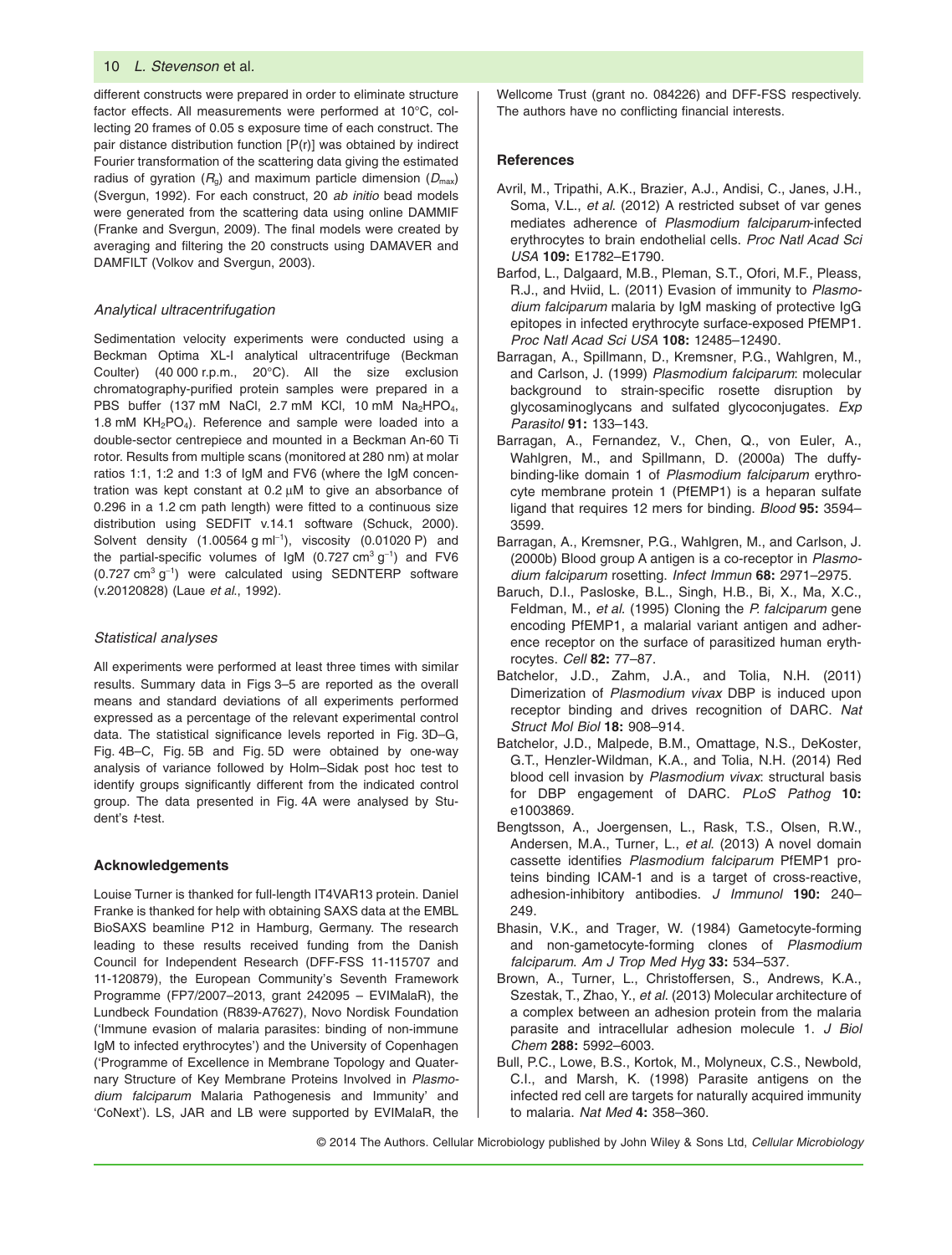- Carlson, J., and Wahlgren, M. (1992) *Plasmodium falciparum* erythrocyte rosetting is mediated by promiscuous lectinlike interactions. *J Exp Med* **176:** 1311–1317.
- Carlson, J., Helmby, H., Hill, A.V., Brewster, D., Greenwood, B.M., and Wahlgren, M. (1990) Human cerebral malaria: association with erythrocyte rosetting and lack of antirosetting antibodies. *Lancet* **336:** 1457–1460.
- Chen, Q., Barragan, A., Fernandez, V., Sundstrom, A., Schlichtherle, M., Sahlen, A., *et al*. (1998) Identification of *Plasmodium falciparum* erythrocyte membrane protein 1 (PfEMP1) as the rosetting ligand of the malaria parasite *P. falciparum*. *J Exp Med* **187:** 15–23.
- Chen, Q.J., Heddini, A., Barragan, A., Fernandez, V., Pearce, S.F.A., and Wahlgren, M. (2000) The semiconserved head structure of *Plasmodium falciparum* erythrocyte membrane protein 1 mediates binding to multiple independent host receptors. *J Exp Med* **192:** 1–9.
- Claessens, A., Adams, Y., Ghumra, A., Lindergard, G., Buchan, C.C., Andisi, C., *et al*. (2012) A subset of group A-like *var* genes encodes the malaria parasite ligands for binding to human brain endothelial cells. *Proc Natl Acad Sci USA* **109:** E1772–E1781.
- Clausen, T.M., Christoffersen, S., Dahlback, M., Langkilde, A.E., Jensen, K.E., Resende, M., *et al*. (2012) Structural and functional insight into how the *Plasmodium falciparum* VAR2CSA protein mediates binding to chondroitin sulfate A in placental malaria. *J Biol Chem* **287:** 23332–23345.
- Clough, B., Atilola, F.A., Black, J., and Pasvol, G. (1998) *Plasmodium falciparum*: the importance of IgM in the rosetting of parasite-infected erythrocytes. *Exp Parasitol* **89:** 129–132.
- Cranmer, S.L., Magowan, C., Liang, J., Coppel, R.L., and Cooke, B.M. (1997) An alternative to serum for cultivation of *Plasmodium falciparum in vitro*. *Trans R Soc Trop Med Hyg* **91:** 363–365.
- Creasey, A., Staalsoe, T., Raza, A., Arnot, D., and Rowe, J.A. (2003) Nonspecific immunoglobulin M binding and chondroitin sulfate A binding are linked phenotypes of *Plasmodium falciparum* isolates implicated in malaria during pregnancy. *Infect Immun* **71:** 4767–4771.
- Czajkowsky, D.M., Salanti, A., Ditlev, S.B., Shao, Z., Ghumra, A., Rowe, J.A., *et al*. (2010) IgM, FcμRs, and malarial immune evasion. *J Immunol* **184:** 4597–4603.
- David, P.H., Handunnetti, S.M., Leech, J.H., Gamage, P., and Mendis, K.N. (1988) Rosetting: a new cytoadherence property of malaria-infected erythrocytes. *Am J Trop Med Hyg* **38:** 289–297.
- Echaide, I.E., Hines, S.A., McElwain, T.F., Suarez, C.E., McGuire, T.C., and Palmer, G.H. (1998) *In vivo* binding of immunoglobulin M to the surfaces of *Babesia bigemina*infected erythrocytes. *Infect Immun* **66:** 2922–2927.
- Franke, D., and Svergun, D.I. (2009) DAMMIF, a program for rapid *ab-initio* shape determination in small-angle scattering. *J Appl Crystallogr* **42:** 342–346.
- Garcia, I.E., Lima, M.R., Marinho, C.R., Kipnis, T.L., Furtado, G.C., and Alvarez, J.M. (1997) Role of membrane-bound IgM in *Trypanosoma cruzi* evasion from immune clearance. *J Parasitol* **83:** 230–233.
- Gardner, M.J., Hall, N., Fung, E., White, O., Berriman, M., Hyman, R.W., *et al*. (2002) Genome sequence of the

human malaria parasite *Plasmodium falciparum*. *Nature* **419:** 498–511.

- Ghumra, A., Semblat, J.-P., McIntosh, R.S., Raza, A., Rasmussen, I.B., Braathen, R., *et al*. (2008) Identification of residues in the Cμ4 domain of polymeric IgM essential for interaction with *Plasmodium falciparum* erythrocyte membrane protein 1 (PfEMP1). *J Immunol* **181:** 1988– 2000.
- Ghumra, A., Semblat, J.P., Ataide, R., Kifude, C., Adams, Y., Claessens, A., *et al*. (2012) Induction of straintranscending antibodies against Group A PfEMP1 surface antigens from virulent malaria parasites. *PLoS Pathog* **8:** e1002665.
- Goncalves, B.P., Huang, C.Y., Morrison, R., Holte, S., Kabyemela, E., Prevots, D.R., *et al*. (2014) Parasite burden and severity of malaria in Tanzanian children. *N Engl J Med* **370:** 1799–1808.
- Greenwood, B.M., Marsh, K., and Snow, R. (1991) Why do some children develop severe malaria? *Parasitol Today* **7:** 277–281.
- Handunnetti, S.M., Gilladoga, A.D., van Schravendijk, M.-R., Nakamura, K.-I., Aikawa, M., and Howard, R.J. (1992) Purification and *in vitro* selection of rosette-positive (R<sup>+</sup>) and rosette-negative (R<sup>−</sup> ) phenotypes of knob-positive *Plasmodium falciparum* parasites. *Am J Trop Med Hyg* **46:** 371–381.
- Higgins, M.K., and Carrington, M. (2014) Sequence variation and structural conservation allows development of novel function and immune evasion in parasite surface protein families. *Protein Sci* **23:** 354–365.
- Jensen, A.T.R., Magistrado, P.A., Sharp, S., Joergensen, L., Lavstsen, T., Chiucchiuini, A., *et al*. (2004) *Plasmodium falciparum* associated with severe childhood malaria preferentially expresses PfEMP1 encoded by Group A *var* genes. *J Exp Med* **199:** 1179–1190.
- Joergensen, L., Bengtsson, D.C., Bengtsson, A., Ronander, E., Berger, S.S., Turner, L., *et al*. (2010a) Surface co-expression of two different PfEMP1 antigens on single *Plasmodium falciparum*-infected erythrocytes facilitates binding to ICAM1 and PECAM1. *PLoS Pathog* **6:** e1001083.
- Joergensen, L.M., Salanti, A., Dobrilovic, T., Barfod, L., Hassenkam, T., Theander, T.G., *et al*. (2010b) The kinetics of antibody binding to *Plasmodium falciparum* VAR2CSA PfEMP1 antigen and modelling of PfEMP1 antigen packing on the membrane knobs. *Malar J* **9:** 100.
- Khunrae, P., Dahlbäck, M., Nielsen, M.A., Andersen, G., Ditlev, S.B., Resende, M., *et al*. (2010) Full-length recombinant *Plasmodium falciparum* VAR2CSA binds specifically to CSPG and induces potent parasite adhesion-blocking antibodies. *J Mol Biol* **397:** 826–834.
- Kun, J.F., Schmidt-Ott, R.J., Lehman, L.G., Lell, B., Luckner, D., Greve, B., *et al*. (1998) Merozoite surface antigen 1 and 2 genotypes and rosetting of *Plasmodium falciparum* in severe and mild malaria in Lambaréné, Gabon. *Trans R Soc Trop Med Hyg* **92:** 110–114.
- Laue, T.M., Shah, B.D., Ridgeway, T.M., and Pelletier, S.L. (1992) Computer-aided interpretation of analytical sedimentation data for proteins. In *Analytical Ultracentrifugation Biochemistry and Polymer Science*. Harding, S.E., Rowe, A.J., and Horton, J.C. (eds). Cambridge: Royal Society of Chemistry, pp. 90–125.
- © 2014 The Authors. Cellular Microbiology published by John Wiley & Sons Ltd, *Cellular Microbiology*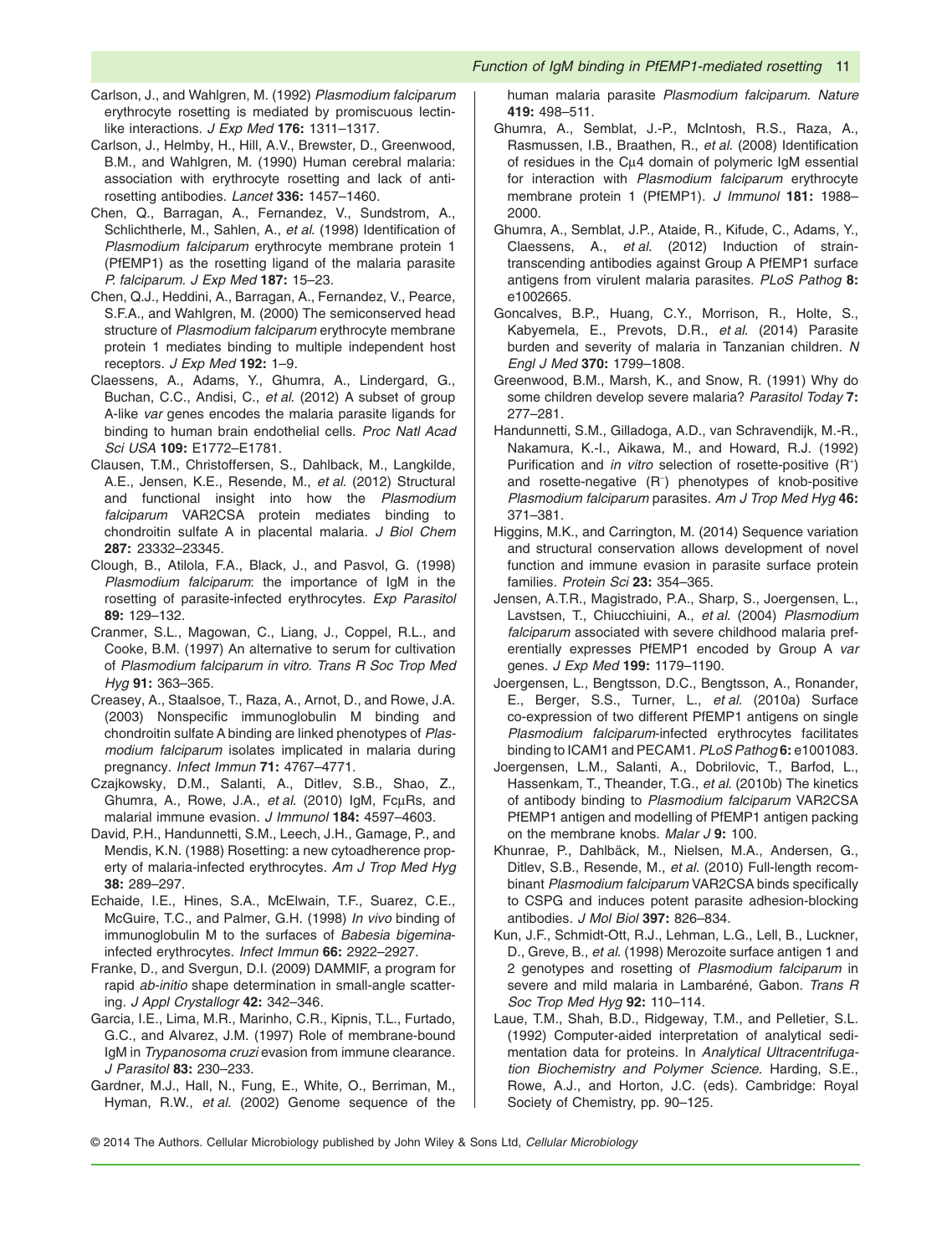- Lavstsen, T., Turner, L., Saguti, F., Magistrado, P., Rask, T.S., Jespersen, J.S., *et al*. (2012) *Plasmodium falciparum* erythrocyte membrane protein 1 domain cassettes 8 and 13 are associated with severe malaria in children. *Proc Natl Acad Sci USA* **109:** E1791–E1800.
- Le, S.C., Vigan-Womas, I., Contamin, H., Guillotte, M., Bischoff, E., and Mercereau-Puijalon, O. (2008) Rosetting is associated with increased *Plasmodium falciparum in vivo* multiplication rate in the *Saimiri sciureus* monkey. *Microbes Infect* **10:** 447–451.
- Leech, J.H., Barnwell, J.W., Miller, L.H., and Howard, R.J. (1984) Identification of a strain-specific malarial antigen exposed on the surface of *Plasmodium falciparum*-infected erythrocytes. *J Exp Med* **159:** 1567–1575.
- Luginbuhl, A., Nikolic, M., Beck, H.P., Wahlgren, M., and Lutz, H.U. (2007) Complement factor D, albumin, and immunoglobulin G anti-band 3 protein antibodies mimic serum in promoting rosetting of malaria-infected red blood cells. *Infect Immun* **75:** 1771–1777.
- Marsh, K., and Howard, R.J. (1986) Antigens induced on erythrocytes by *P. falciparum*: expression of diverse and conserved determinants. *Science* **231:** 150–153.
- Mercereau-Puijalon, O., Guillotte, M., and Vigan-Womas, I. (2008) Rosetting in *Plasmodium falciparum*: a cytoadherence phenotype with multiple actors. *Transfus Clin Biol* **15:** 62–71.
- Miller, F., and Metzger, H. (1966) Characterization of a human macroglobulin. III. The products of tryptic digestion. *J Biol Chem* **241:** 1732–1740.
- Moll, K., Ljungström, I., Perlmann, H., Scherf, A., and Wahlgren, M. (2008) Methods in malaria research. 5.
- Rask, T.S., Hansen, D.A., Theander, T.G., Pedersen, A.G., and Lavstsen, T. (2010) *Plasmodium falciparum* erythrocyte membrane protein 1 diversity in seven genomes – divide and conquer. *PLoS Comput Biol* **6:** e1000933.
- Rasti, N., Namusoke, F., Chene, A., Chen, Q., Gamain, B., Staalsoe, T., *et al*. (2006) Nonimmune immunoglobulin binding and multiple adhesion characterize *P. falciparum*infected erythrocytes of placental origin. *Proc Natl Acad Sci USA* **103:** 13795–13800.
- Rowe, A., Berendt, A.R., Marsh, K., and Newbold, C.I. (1994) *Plasmodium falciparum*: a family of sulphated glycoconjugates disrupts erythrocyte rosettes. *Exp Parasitol* **79:** 506–516.
- Rowe, A., Obeiro, J., Newbold, C.I., and Marsh, K. (1995) *Plasmodium falciparum* rosetting is associated with malaria severity in Kenya. *Infect Immun* **63:** 2323– 2326.
- Rowe, J.A., Moulds, J.M., Newbold, C.I., and Miller, L.H. (1997) *P. falciparum* rosetting mediated by a parasitevariant erythrocyte membrane protein and complementreceptor 1. *Nature* **388:** 292–295.
- Rowe, J.A., Shafi, J., Kai, O.K., Marsh, K., and Raza, A. (2002) Nonimmune IgM, but not IgG binds to the surface of *Plasmodium falciparum*-infected erythrocytes and correlates with rosetting and severe malaria. *Am J Trop Med Hyg* **66:** 692–699.
- Rudich, S.M., Winchester, R., and Mongini, P.K. (1985) Human B cell activation. Evidence for diverse signals provided by various monoclonal anti-IgM antibodies. *J Exp Med* **162:** 1236–1255.
- Salanti, A., Staalsoe, T., Lavstsen, T., Jensen, A.T.R., Sowa, M.P.K., Arnot, D.E., *et al*. (2003) Selective upregulation of a single distinctly structured *var* gene in CSA-adhering *Plasmodium falciparum* involved in pregnancy-associated malaria. *Mol Microbiol* **49:** 179–191.
- Salanti, A., Dahlbäck, M., Turner, L., Nielsen, M.A., Barfod, L., Magistrado, P., *et al*. (2004) Evidence for the involvement of VAR2CSA in pregnancy-associated malaria. *J Exp Med* **200:** 1197–1203.
- Scholander, C., Treutiger, C.J., Hultenby, K., and Wahlgren, M. (1996) Novel fibrillar structure confers adhesive property to malaria-infected erythrocytes. *Nat Med* **2:** 204– 208.
- Scholander, C., Carlson, J., Kremsner, P.G., and Wahlgren, M. (1998) Extensive immunoglobulin binding of *Plasmodium falciparum*-infected erythrocytes in a group of children with moderate anemia. *Infect Immun* **66:** 361–363.
- Schuck, P. (2000) Size-distribution analysis of macromolecules by sedimentation velocity ultracentrifugation and lamm equation modeling. *Biophys J* **78:** 1606–1619.
- Semblat, J.P., Raza, A., Kyes, S.A., and Rowe, J.A. (2006) Identification of *Plasmodium falciparum var1CSA* and *var2CSA* domains that bind IgM natural antibodies. *Mol Biochem Parasitol* **146:** 192–197.
- Smith, J.D., Chitnis, C.E., Craig, A.G., Roberts, D.J., Hudson-Taylor, D.E., Peterson, D.S., *et al*. (1995) Switches in expression of *Plasmodium falciparum var* genes correlate with changes in antigenic and cytoadherent phenotypes of infected erythrocytes. *Cell* **82:** 101–110.
- Soerli, J., Barfod, L., Lavstsen, T., Bernasconi, N.L., Lanzavecchia, A., and Hviid, L. (2009) Human monoclonal IgG selection of *Plasmodium falciparum* for the expression of placental malaria-specific variant surface antigens. *Parasite Immunol* **31:** 341–346.
- Somner, E.A., Black, J., and Pasvol, G. (2000) Multiple human serum components act as bridging molecules in rosette formation by *Plasmodium falciparum*-infected erythrocytes. *Blood* **95:** 674–682.
- Srivastava, A., Gangnard, S., Round, A., Dechavanne, S., Juillerat, A., Raynal, B., *et al*. (2010) Full-length extracellular region of the var2CSA variant of PfEMP1 is required for specific, high-affinity binding to CSA. *Proc Natl Acad Sci USA* **107:** 4884–4889.
- Staalsoe, T., Nielsen, M.A., Vestergaard, L.S., Jensen, A.T.R., Theander, T.G., and Hviid, L. (2003) *In vitro* selection of *Plasmodium falciparum* 3D7 for expression of variant surface antigens associated with severe malaria in African children. *Parasite Immunol* **25:** 421–427.
- Su, X., Heatwole, V.M., Wertheimer, S.P., Guinet, F., Herrfeldt, J.A., Peterson, D.S., *et al*. (1995) The large diverse gene family *var* encodes proteins involved in cytoadherence and antigenic variation of *Plasmodium falciparum*-infected erythrocytes. *Cell* **82:** 89–100.
- Svergun, D.I. (1992) Determination of the regularization parameter in indirect-transform methods using perceptual criteria. *J Appl Crystallogr* **25:** 495–503.
- Tippett, E., Fernandes, L.A., Rogerson, S.J., and Jaworowski, A. (2007) A novel flow cytometric phagocytosis assay of malaria-infected erythrocytes. *J Immunol Methods* **325:** 42–50.